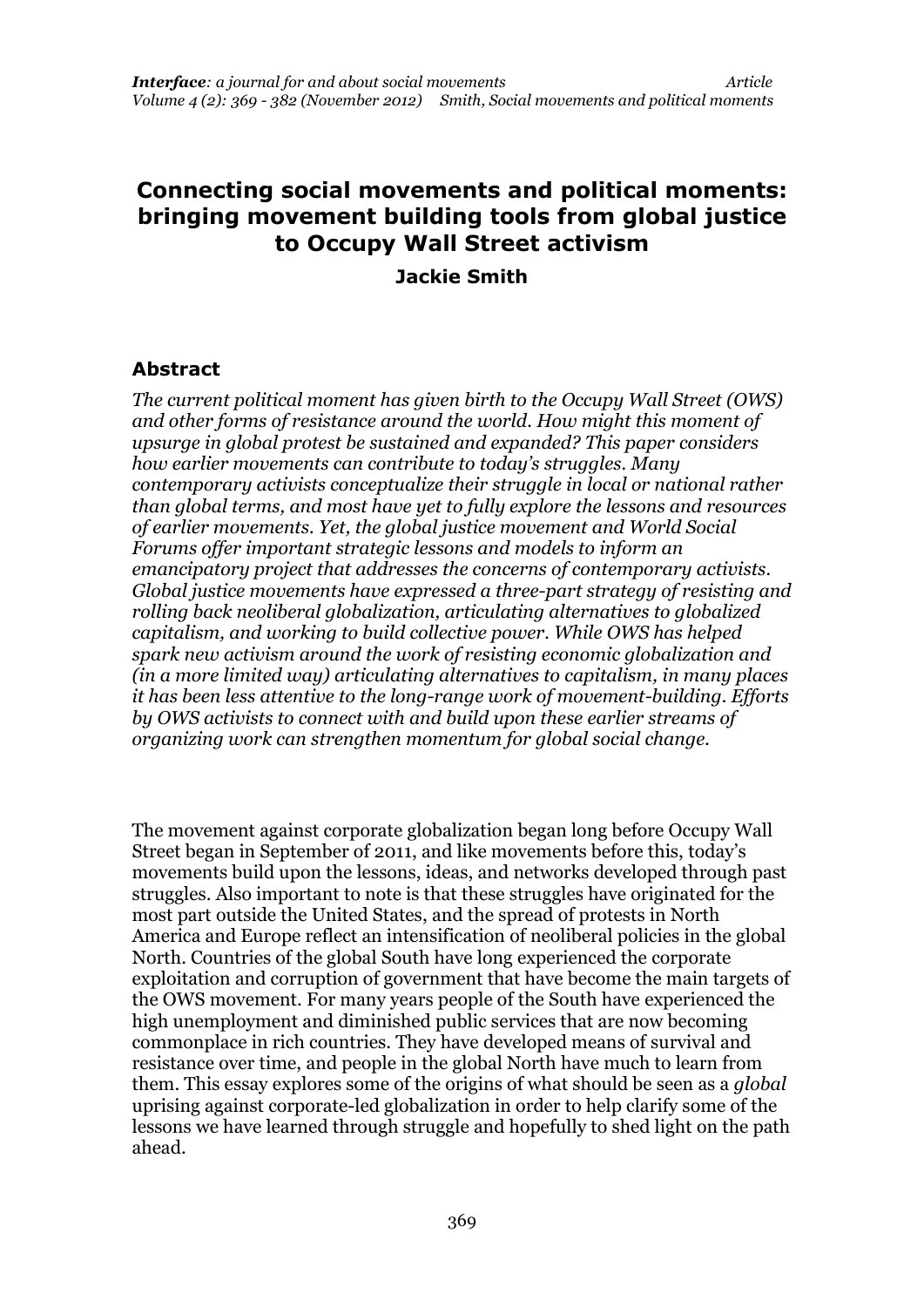## **Globalization Projects**

Economic globalization, or capitalist globalization can be seen as a political *project* aimed at reinforcing the interests of those who control large stocks of capital over those without such advantages (McMichael 2006). The idea that globalization is a *project* disrupts the dominant notions of globalization, and by extension economic development, as inevitable, natural, and benign if not beneficial processes. It suggests that there are particular actors whose actions help construct globalization in ways that serve their interests. Thus, we can see the "globalization project" as involving particular practices and policies to advance the power of elite classes at the expense of the majority of the world's population. It has done so by: 1) reducing public claims on resources, 2) restricting states' roles in the economy, 3) restricting the collective power of workers, and 4) expanding the political power of transnational corporations.

The policies and ideology advancing the globalization project are often referred to as neoliberalism. In essence, neoliberalism portrays the welfare state as an obstruction to the efficient operation and therefore the profitability of "free markets,"<sup>1</sup> and thus seeks to limit the size and scope of government. Reducing states' claims to collective resources extends to the realm of taxation, which at least as applied to corporations is seen as a major impediment to economic progress. Thus, neoliberalism has constrained the resources available to states by restricting the tax base while systematically reducing public services such as education, public transportation, and health care in order to balance government budgets. This has been happening in the global South since the 1970s, and while the North has also seen this developing over recent decades, its effects have become more widely and intensely felt since the global financial crisis of 2008. Neoliberalism further undermines public authority by advancing policies and ideologies that limit governments' ability to regulate corporate practices. International trade agreements and national policies have curbed government efforts to protect consumers and limit the destructive effects of large corporations. This has had devastating effects on worker safety, the environment, and on the stability of the global economy.<sup>2</sup>

As it has chipped away at the welfare and regulatory authority of the state, neoliberalism has also systematically undermined the power of workers by attacking reforms that had served to advance and protect workers' rights to organize and by advancing international trade and lending policies that prohibited governments from enacting laws to protect workers' rights and to

<sup>&</sup>lt;sup>1</sup> As Wallerstein (2004) observes, the notion that capitalism involves free or unregulated markets is essentially ideology rather than fact. In practice, capitalists prefer particular rules that reinforce their advantages in markets. Thus, institutions like the World Bank and IMF regulate government practices in ways that that privilege global over national markets. And within nations, policies such as those protecting intellectual property help reinforce the interests of large-scale enterprises or monopolies over competition.

<sup>2</sup> For instance, in 1999 the *Gramm–Leach–Bliley* Act repealed the Glass-Steagall Act of 1933, which was passed in the wake of the Great Depression in order to regulate banks and enhance financial stability.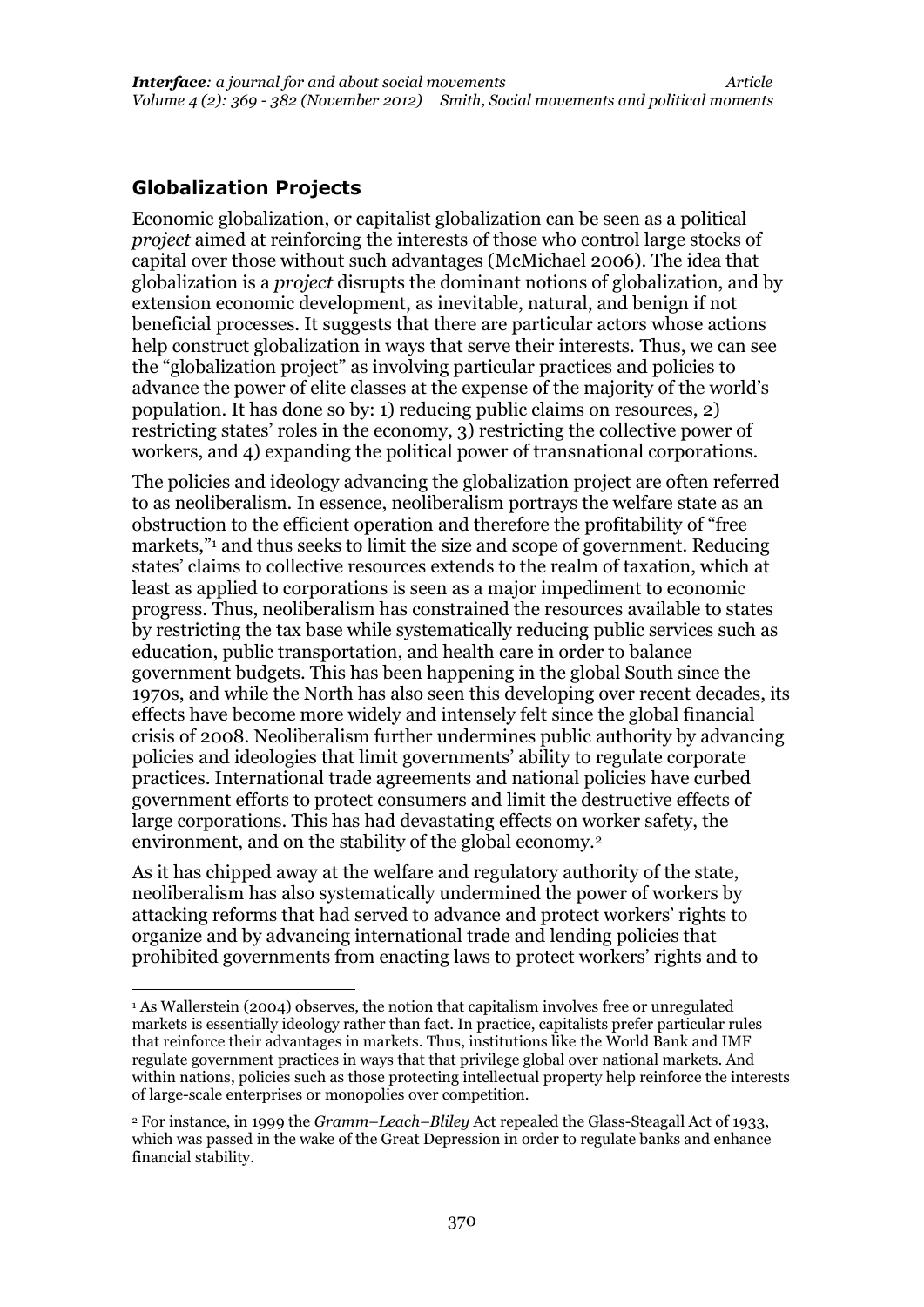support living wages. Thus, since the 1970s organized labor has declined substantially. At the same time, however, we have seen a dramatic rise in the power and concentration of transnational corporations. This is not an accident. Rather, we can identify particular policies that have enabled corporations to grow and consolidate (see, e.g., Harvey 2005). Deregulation contributed to a frenzy of corporate mergers and high levels of market concentration in many key industries. Corporations have used their vast resources to expand their political influence, and this influence has been used to shape both national and international policies. In the global arena, for instance, international trade agreements and World Bank loans are often crafted with the aid of corporate lobbyists (See Sklair 2001; Robinson 2004; Perkins 2004).<sup>3</sup>

If capitalist globalization can be seen as a class project, then we might understand the work of those resisting this form of global integration in similar terms. We might call this oppositional *project* aimed at advancing global integration based on democracy and human rights, or what may be called "democratic globalization" (Smith 2008). But regardless of what it's called, the key idea is that there is a basic *shared vision* of the purposes global integration serves and a *shared identity* among those groups whose actions, while largely uncoordinated, are oriented in ways that help advance or reinforce this project. In addition, organizations and networks that can help disseminate information and coordinate actions are crucial to advancing a democratic political vision against that offered by neoliberal globalizers (Smith 2008). The idea of "unity in diversity" has been emphasized by global justice activists to remind participants of the fact that while we share a larger vision, we retain important differences that contribute to our movement's vitality and its collective power. The goal of advancing "one world with room for many worlds," in the words of the Zapatistas, may be helpful in advancing thinking among Occupy Wall Street activists. This idea stresses the fact that we share a desire for a world that offers more economic, political, and cultural freedom but that is united around a commitment to defend shared humanity.

The key elements of a people's globalization project include: 1) Resisting and rolling back the neoliberal globalization project, or what Walden Bello calls *deglobalization* (2003); 2) Articulating alternative visions for globalization; and 3) Building collective power to advance alternatives. Resistance to neoliberalism is essential, since neoliberalism actively undercuts the abilities of non-elites to even survive, much less to build power. The neoliberal rules of the global economy—including the austerity measures implemented by national states- must be rolled back and transformed into policies that better support people and communities. But in addition to rolling back the globalization project of

<sup>3</sup> Steven Colatrella (2011) refers to this increasing harmonization of state policies to serve the interests of global capital as global governance, which he links to an increased frequency, size and intensity of strikes between 2007 and 2010. He argues that the prevalence of strikes in industries central to the operation of capitalist globalization (i.e., transport and energy) and their increased tendency to focus on state austerity policies that are driven by global governance imperatives make them particularly potent challenges to the legitimacy of the state and global institutions.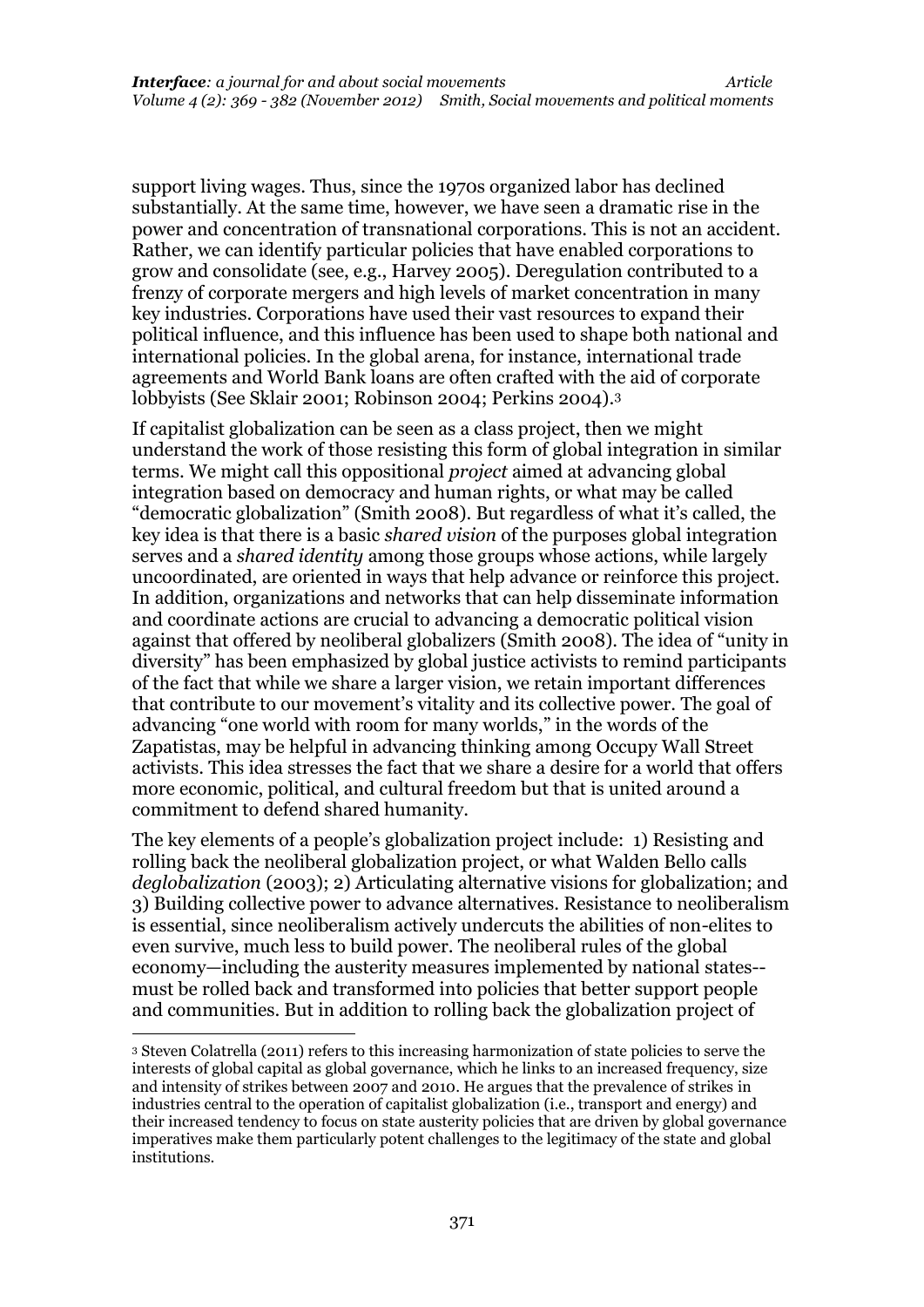elites, oppositional forces must put forward an alternative vision of how the world might be organized. This vision helps dispel the myth that neoliberal globalization is inevitable, and inspires people to struggle for something better. Until people can imagine alternatives to the capitalist system, they will not be moved to participate in our movements. Thus, the creative work of imagining alternative worlds is an essential element of the people's globalization project. Finally, if alternatives are to be realized, much work remains to be done to build power of those outside the global elite. Although our numbers far outstrip those of our opponents, we lack the common sense of purpose and unity that is required to begin building another kind of world.

The metaphor of a river is useful for understanding how diverse movements combine energy, inspiration, and lessons across time and space. Many tributaries feed the main river, and sometimes wander off in varied directions drawing something from prior movements and flowing both towards and away from the river's main branch at different points. Like rivers, movements evoke images of fluidity, constant change and intermingling. An important question for activists today is how to connect this political moment of upsurge in popular protest with the ongoing networks and strategic paths forged by movements that precede this moment.

In this essay I examine three main streams of protest in the recent history of global justice or alter-globalization activism: the counter-summits against the international financial institutions and the G-84, local autonomous and Indigenous movements such as the Zapatistas, and the World Social Forum process. Of course, we can find evidence of all three of the practices or tasks of the people's globalization project in each of these streams, but one theme tends to predominate in each approach. The task of resisting and rolling back neoliberal globalization has been most apparent in the counter-summits. The work of demonstrating and articulating alternative visions has been central in the local and Indigenous struggles, whose histories extend back long before the origins of capitalism. And the World Social Forum process has been most deliberately engaged in the work of building movement power.

#### **Resisting and rolling back globalization: counter-summits and anti-corporate activism**.

The counter-summits can be traced to the early days of global neoliberalism, and some of the very first summits of G-7 leaders saw popular counter-summits organized by a group called TOES—The Other Economic Summit. TOES was formed by activists and scholars whose work critiqued the economic model

<sup>4</sup> The G8 was formed in the 1970s, at the time when neoliberalism came to be a dominant force in world politics. It is an annual meeting of the governments of the world's leading economies to discuss and coordinate government policies relevant to global economic policy. While pressure from some of the larger countries of the global South forced the G8 to expand its numbers to the G20 after 2005 or so, the U.S. and other core members have continued to meet in smaller groups, as they plan to do in the spring of 2012.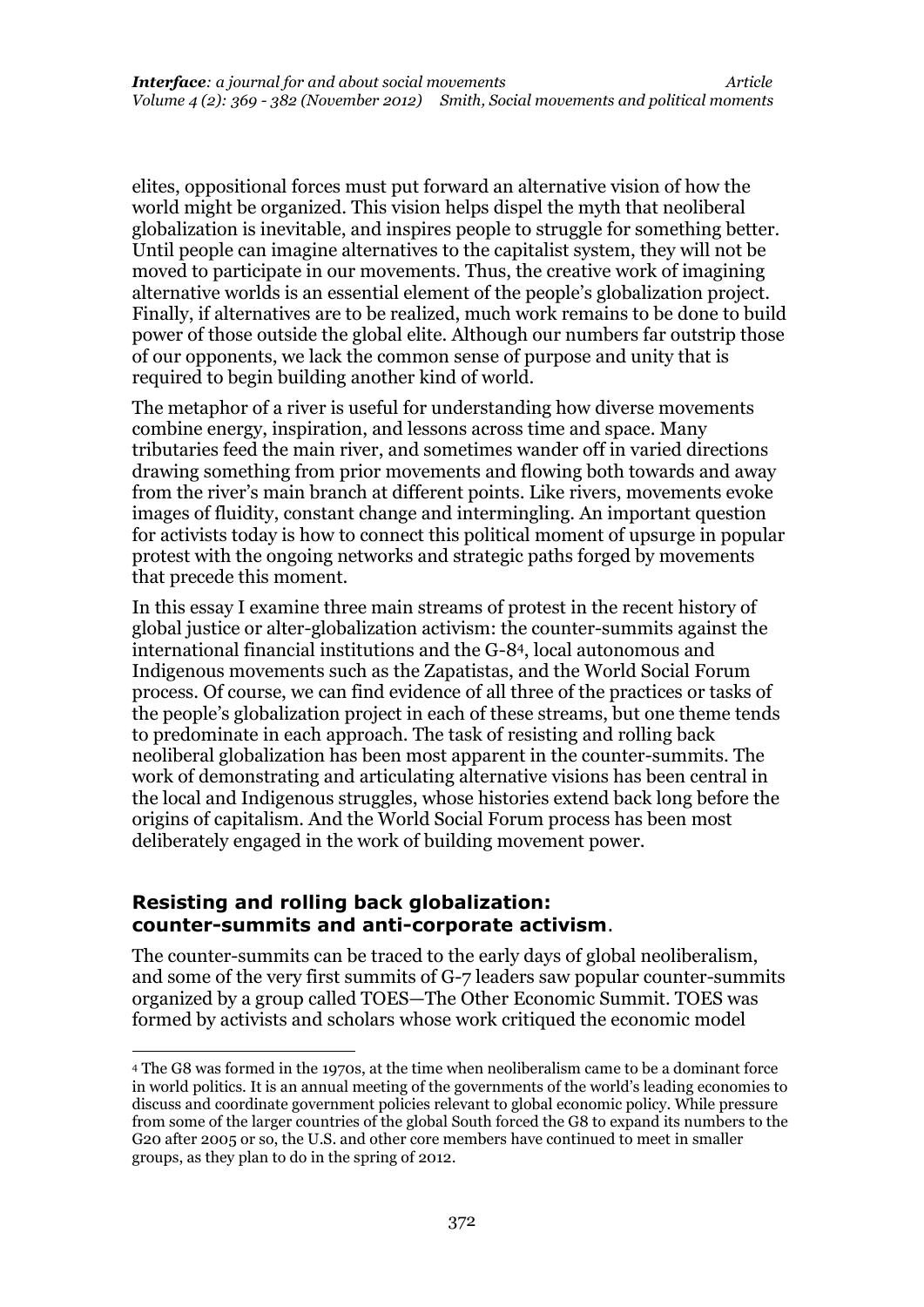being put forward by G-7 leaders. Their aim was to help expand popular discourses about the global economy at a time when the world's most powerful governments were expanding their efforts to coordinate economic policy on a global scale. TOES organized parallel summits to the G7 meetings through much of the 1980s, and they published books that collected evidence about the impacts of the neoliberal globalization project in different parts of the world particularly in low-income countries.

The model of citizen's parallel summits was used by other groups seeking to affect human rights and environmental policies, and during the 1990s especially, there was a tremendous growth in transnational organizing around United Nations global conferences. Transnational alliances of activists came together in these settings—as they had in smaller numbers at the TOES meetings—to exchange ideas and compare experiences of people in different countries and contexts. These conversations all contributed to the tools activists had for organizing transnationally and for targeting international arenas. They also helped networks come together in new ways, as activists came to better understand each other and the inter-dependencies of the issues they were addressing (see, e.g., Friedman et al. 2005; Broad and Hecksher 2003).

During the 1990s activism in the UN and international economic arena increased and became more confrontational. In 1995 the World Bank and IMF celebrated their 50th anniversary, and activists marked the occasion by forming an alliance called "Fifty Years is Enough!" Following the 1995 World Bank/IMF meeting, there was a rapid expansion of critical research and activism on these institutions and on the newly formed World Trade Organization. Also contributing to this rising tide of critique were organizations and networks that arose in response to regional free trade agreements, especially the North American Free Trade Agreement (NAFTA). Finally, in 1999 at the third Ministerial Meeting of the World Trade Organization we saw one of the largest protests on U.S. soil against a global financial institution at the "Battle of Seattle."<sup>5</sup> The Battle of Seattle was seen as a milestone in the history of global protests against corporate-led capitalism. It was followed by large-scale and often militant protests at subsequent global financial meetings of the World Bank and IMF, the Free Trade Area of the Americas, the G8, and the World Economic Forum (see, e.g., Starr 2000).

The significance of these protests has been to articulate opposition to the globalization project and to resist the expansion of neoliberal policies that is typically on the agenda at these meetings. Also, activists aim to bear witness to the negative effects of global trade policies and international lending by the World Bank and other entities, and to the role of corporations in shaping these practices. Often the official accounts leave out the negative effects, or the costs of economic globalization, which are often forced upon the world's poorest

<sup>5</sup> In the years leading up to the Battle of Seattle, protests at the G8 summits had become quite large and confrontational, but these drew less attention than the resistance at the WTO conference.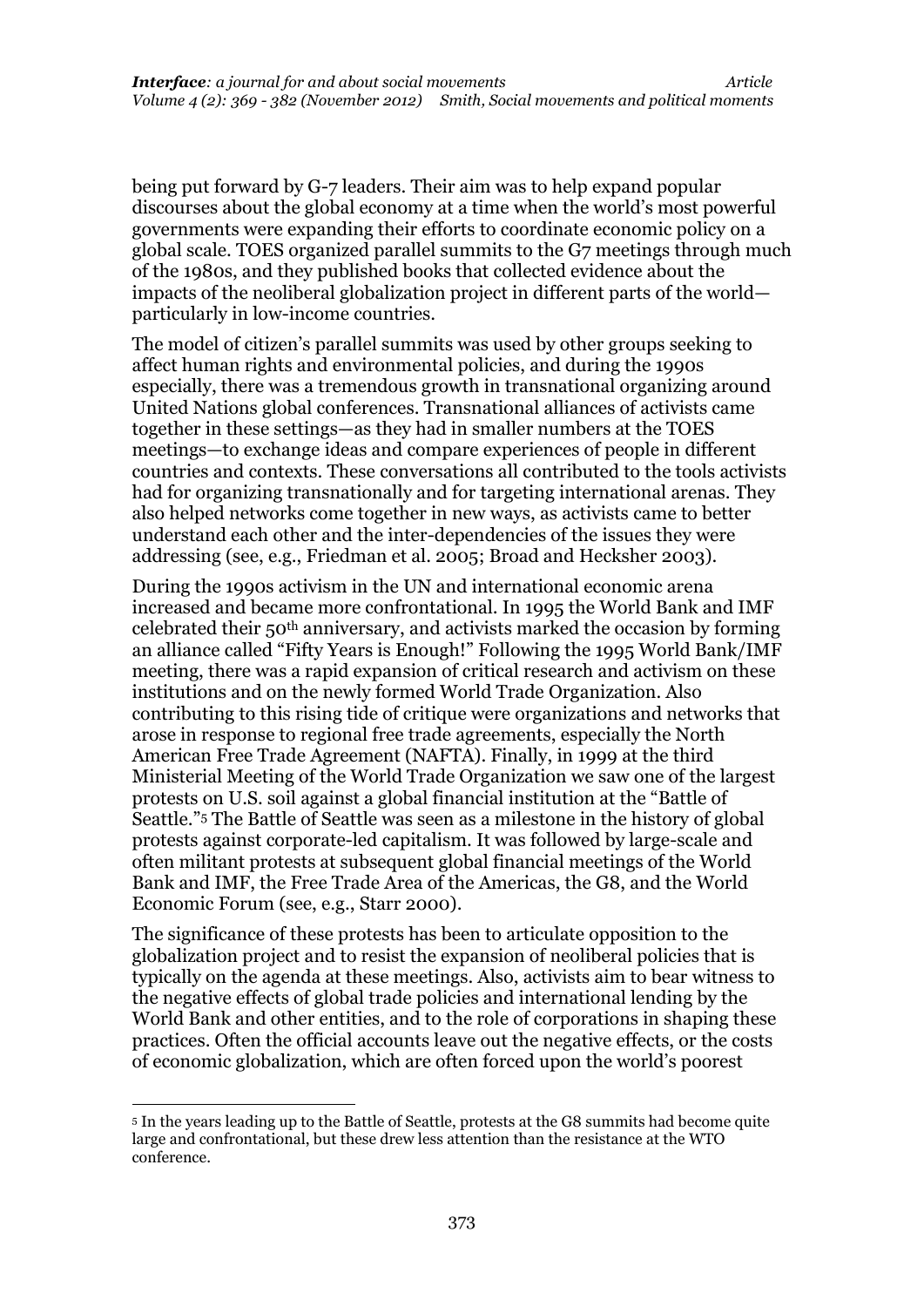people in the form of displacement, unemployment and precarity, vulnerability to climate change and natural disasters, and various other forms of social exclusion. Thus, the efforts of social movements to give voice to those most harmed by economic globalization are important to both developing an analysis about how global capitalism works and to shaping public discourses and challenging dominant frames that ignore the problems and long-term risks associated with these policies.

In addition to challenging dominant approaches to the global economy, the global summit protests served to bring activists from different countries and sectors together in new ways. This allowed people to consider more complex interpretations of the problems and to investigate the limitations and benefits of different alternatives being put forward. For instance, it is common in these settings for labor activists to come together with environmentalists and with activists from poor countries and communities. As they have sought to build alliances to resist global trade and financial policies, they have learned to consider how diverse people and groups understand the problem. In the process, they have developed more nuanced approaches to their analyses and understand the importance of solutions addressing the needs of people in both the global North and South. Also, they have developed a critique of corporateled globalization that shapes today's Occupy Wall Street movement.

For us today, this stream of activism reminds us of the need to be aware of how the larger structures of globalized capitalism constrain the people's ability to secure their own livelihoods as well as their democratic rights (e.g. Markoff 1999). These structures need to be resisted and rolled back to create spaces for new visions and relationships to emerge. This sort of resistance needs to happen in tandem with other efforts aimed at advancing an alternative project to global neoliberalism. In other words, they must remain attentive to the larger vision of a more desirable kind of globalization and be supportive of, or at least not destructive of, efforts to build a shared identity that can unite diverse groups in struggle.

The experiences in counter-summit organizing that brought together more formalized and professionalized transnational nongovernmental organizations (NGOs) and grassroots organizations generated some important conflicts and conversations about power inequities within movements. Although the tensions have by no means disappeared, as a result of the interactions that were possible in counter-summit organizing, there is greater knowledge and appreciation of the different skills and resources that less resourced, locally organized membership groups bring to global movements (Alvarez 1999; Plyers 2011). More importantly, there are now more direct transnational links among grassroots organizations and activists as a result of the counter summits, and activists are making use of these ties to coordinate their activities without professional NGO intermediaries (von Bülow 2010).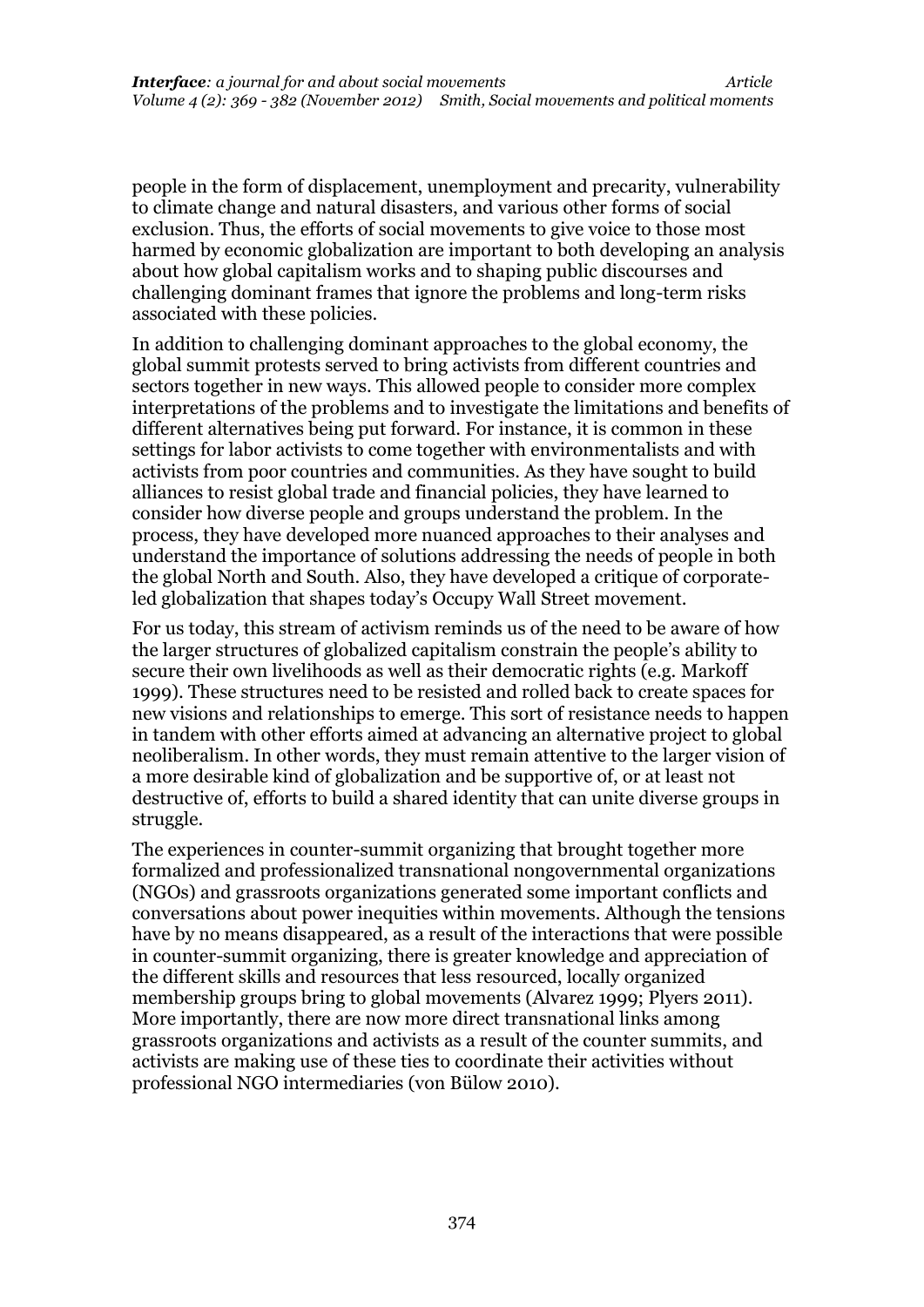#### **Advancing alternative visions local autonomy and Indigenous movements**

One of the key inspirations to what is known as the alter-globalization or global justice movement has been the Zapatista movement that arose in response to the North American Free Trade Agreement and related neoliberal economic policies in Mexico. The Zapatistas came to international prominence when they rose up to oppose the NAFTA in 1994, and the writings of a key (multi-lingual) spokesperson, Subcomandante Marcos, have resonated with activists around the world. The Zapatistas called people from all around the world to convene in an *encuentro,* an encounter, or forum, to discuss the challenges of economic globalization and to begin a process of articulating alternatives and building opposition. The Zapatistas inspired many because they offered a sense of alternative cultural and economic practices that could replace the forms that many saw as inadequate for meeting people's needs.

Indigenous peoples in other places also began coming together and articulating their visions of how a different, and more human-centered world might look in response to the mobilizations around the 500<sup>th</sup> anniversary of Christopher Columbus's arrival in the Americas. During the 1990s local Indigenous communities were coming together in new ways in order to challenge this celebration. Transnational Indigenous organizing was also facilitated by the UN's Working Group on Indigenous Peoples, which was part of the process that led to the establishment of a Permanent Forum on Indigenous Issues in 2002. Indigenous leadership has remained an important part of contemporary global justice activism, and as many Indigenous people remind their fellow activists, they've been fighting global capitalism for 500 years and have some lessons to inform the larger struggle.

Thus, it should not be surprising to see the place Indigenous movements have held in the organization and discourses within the World Social Forum process. Despite small numbers, Indigenous groups have assumed an important role in the main plenary sessions and cultural activities surrounding many world, regional, and national social forums. Particularly notable is the leadership Indigenous discourses played immediately following the global financial crisis at the 2009 World Social Forum in Belém, which focused on "the civilizational crisis." Discussions at that forum highlighted the efforts in Bolivia and Ecuador to establish rights of Mother Earth in their national constitutions and stressed the need to establish better ways to measure progress and well being. The Indigenous notion of *buen vivir*, or living well, gained a large following in Belém and has become quite common in larger debates about responses to the economic crisis. Since 2009, these ideas have made inroads into official debates in the United Nations, through, for instance, the Bolivian government's introduction of UN resolutions to advance a Universal Declaration of the Rights of Mother Earth. <sup>6</sup> In addition, these and other resolutions have called for a re-

<sup>6</sup> Several UN resolutions have been passed to advance the call for Mother Earth Rights. In 2009, UN General Assembly Resolution 63/278 established April 22 as "International Mother Earth Day" (renaming the U.S.-designated Earth Day), and in each subsequent year resolutions have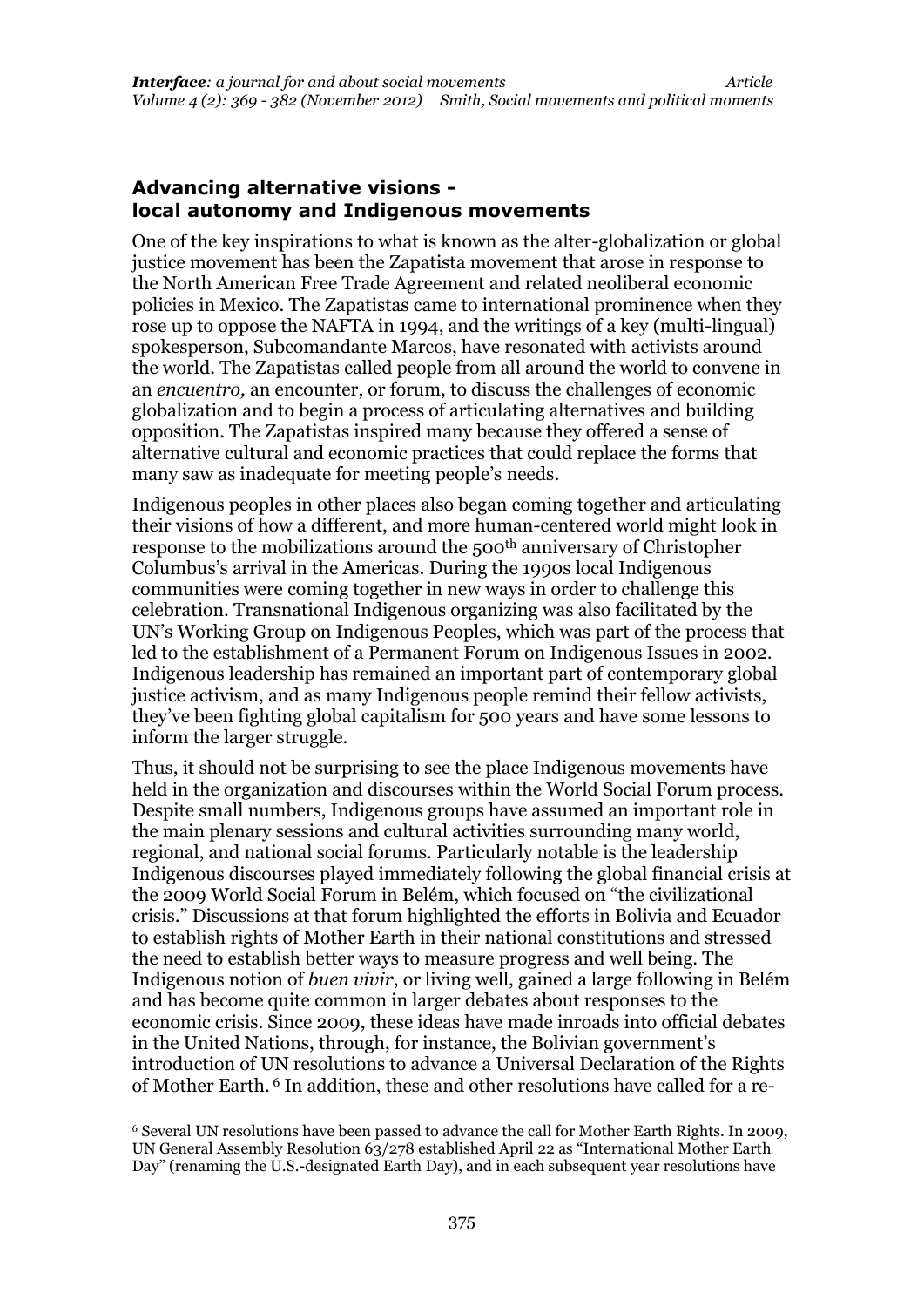assessment of conventional economic measures of well-being. In 2012, for instance, the UN hosted a High Level Meeting on Happiness and Well-Being, in response to UN resolutions sponsored by Bhutan (A/RES/65/L.86; and A/RES/65/309).

At the same time, autonomous groups were developing in other parts of the world to reclaim community rights. A group called Reclaim the Streets was formed in the UK and spread to other parts of the world, offering a critique of capitalism and its expansion to all aspects of social and cultural life (for a good overview of these, see Starr 2000). Ad Busters critiqued the culture of consumerism and the rise of marketing that accompanied neoliberal globalization. Local organizations of squatters and gardeners organized to control abandoned spaces in cities and to meet local needs. Common themes in these efforts are their connection to local communities, their sensitivity to culture and its corruption by economic forces, and their concern for local autonomy. These elements of movement were present at the protests and people's summits held alongside the global trade negotiations and meetings of the global financial institutions. They were also important foundations to the World Social Forum process that emerged in 2001 (Pleyers 2011).

In thinking about how this stream of activism can inform contemporary activism, what is perhaps most important is the ways these articulations of alternatives to globalized capitalism help expand the space for people to imagine different ways of organizing economic life. Such imagination is crucial to convincing people that challenging existing social relations is a viable project with potentially beneficial outcomes. Moreover, by actually practicing alternatives, activist groups can both advance the idea that "another world is possible," while also providing tangible benefits for people. As the crises of global capitalism intensify, moreover, these alternative projects will be increasingly essential to helping communities survive.

Indigenous peoples' traditions offer some particularly important insights, and this may account for their expanding influence in transnational networks. Perhaps most important is the stress upon the need for new relationships – especially between humans and the natural world but also within human communities. Indigenous traditions' notions of interdependence, cyclical understandings of time, and reciprocity have found resonance among those seeking to address global problems. Indeed, the fact that environmental degradation is typically accompanied by inequality and discrimination reinforces the idea that all social relationships need to be re-configured if we are to address global ecological crisis. Early in the OWS movement, Indigenous activists criticized the language of "occupation," raising consciousness about the long history of violent occupation that has been integral to Western culture.

been passed by the General Assembly reiterating a commitment to advancing greater harmony with nature  $(A/RES/64/196; A/RES/65/164;$  $(A/RES/64/196; A/RES/65/164;$  and  $A/RES/66/204$ ).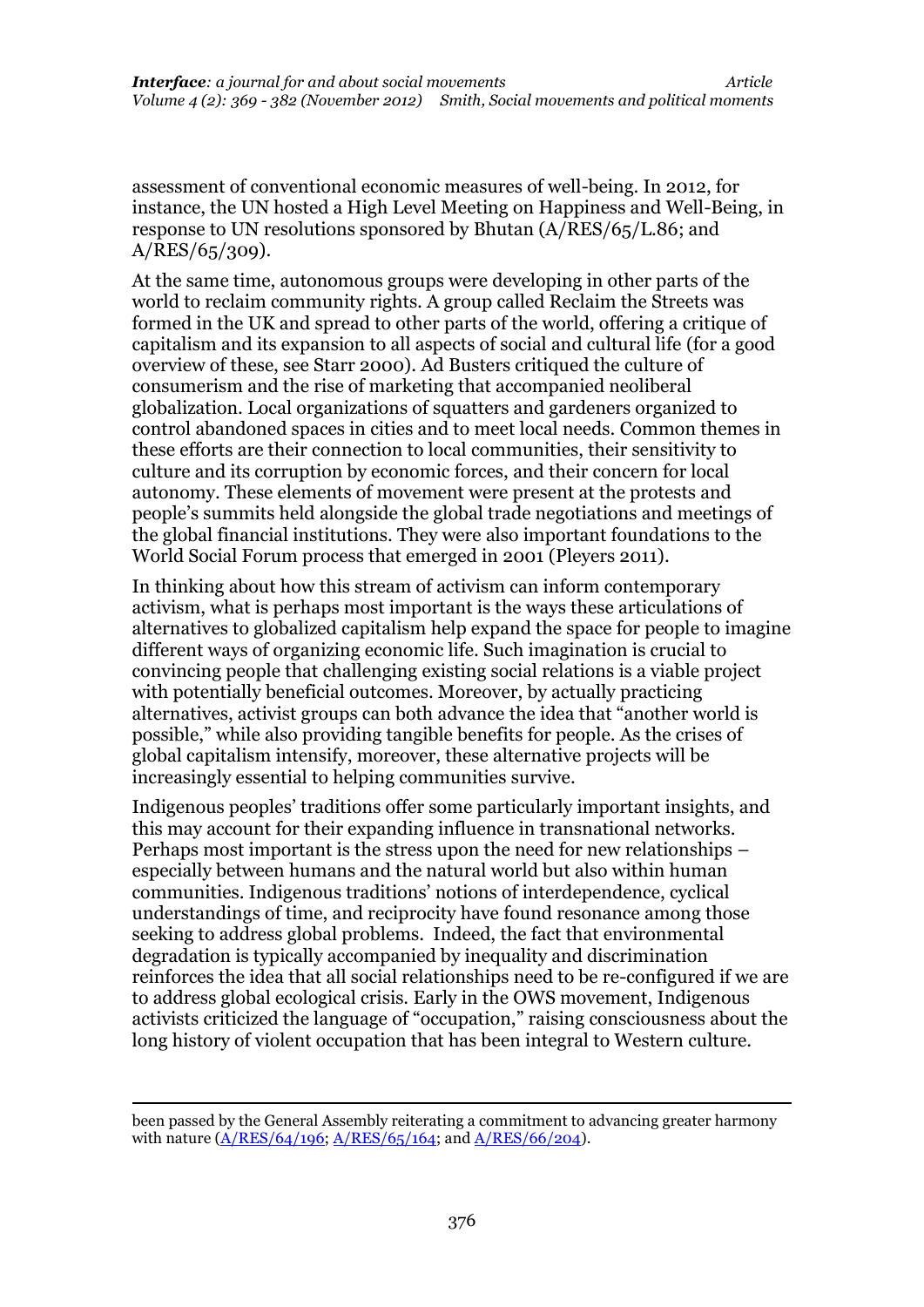Indigenous notions of autonomy (sovereignty) can also contribute to contemporary activist discourse and consciousness by helping structure better relationships within movements. Unlike some of the autonomist tendencies that have emerged with the Occupy Wall Street movement, for Indigenous peoples, autonomy is meaningless without the context of community. Thus, individual responsibility to the community is a key piece of the Indigenous visions of a preferred world. The idea of community self-reliance and *collective* autonomy is put forth as an alternative to the competitive individualism of the capitalist world-system.

## **Building power—the World Social Forums**

Following the Battle of Seattle, activists struggled over questions of how best to challenge the juggernaut of neoliberal globalization. While many continued to resist at the sites where governments met to plan economic policies, others sought more offensive strategies that would allow the movement to more clearly articulate ideas about the alternatives. Up until now, the movement was largely reacting to government initiatives rather than offering a more pro-active strategy for advancing social change. Also, it was becoming apparent that regardless of how well planned protests were, it was impossible for activists to counter mounting government repression or to prevent small groups or agents provocateur from instigating vandalism and other forms of violence.

In this context, organizers from Brazil and France put forward the idea of convening a World Social Forum to parallel the annual World Economic Forum held in Davos, Switzerland. There was already a tradition among activists of organizing resistance at the World Economic Forum, and this helped capture the imaginations of activists from a wide variety of places. What further attracted participants to World Social Forums was the idea put forward in its slogan, "another world is possible." The first WSF attracted four or five times as many participants as organizers had planned, and about 20,000 activists met in Porto Alegre Brazil for this inaugural gathering. In the years that followed, the annual World Social Forum grew to more than 150,000 and was held in various parts of the global South. Forums are places where activists converge to exchange analyses and ideas, develop strategies and coordinate organizing efforts, and build relationships.

Almost immediately, people began organizing local, national and regional social forums and connecting these to the analyses and themes of the global meetings. By 2006, WSF organizers made more deliberate efforts to decentralize the meetings and encourage more localized organizing, and in 2008 they made the world meeting a bi-annual event to further support this. Thus, in its first decade the WSF process has mobilized literally millions of people around the world. Moreover, it has cultivated networks of organizations and individuals through which critical ideas and information about the global economy and its alternatives can flow. Many of these networks are active in very local settings, but they connect people and ideas across national borders and identities. The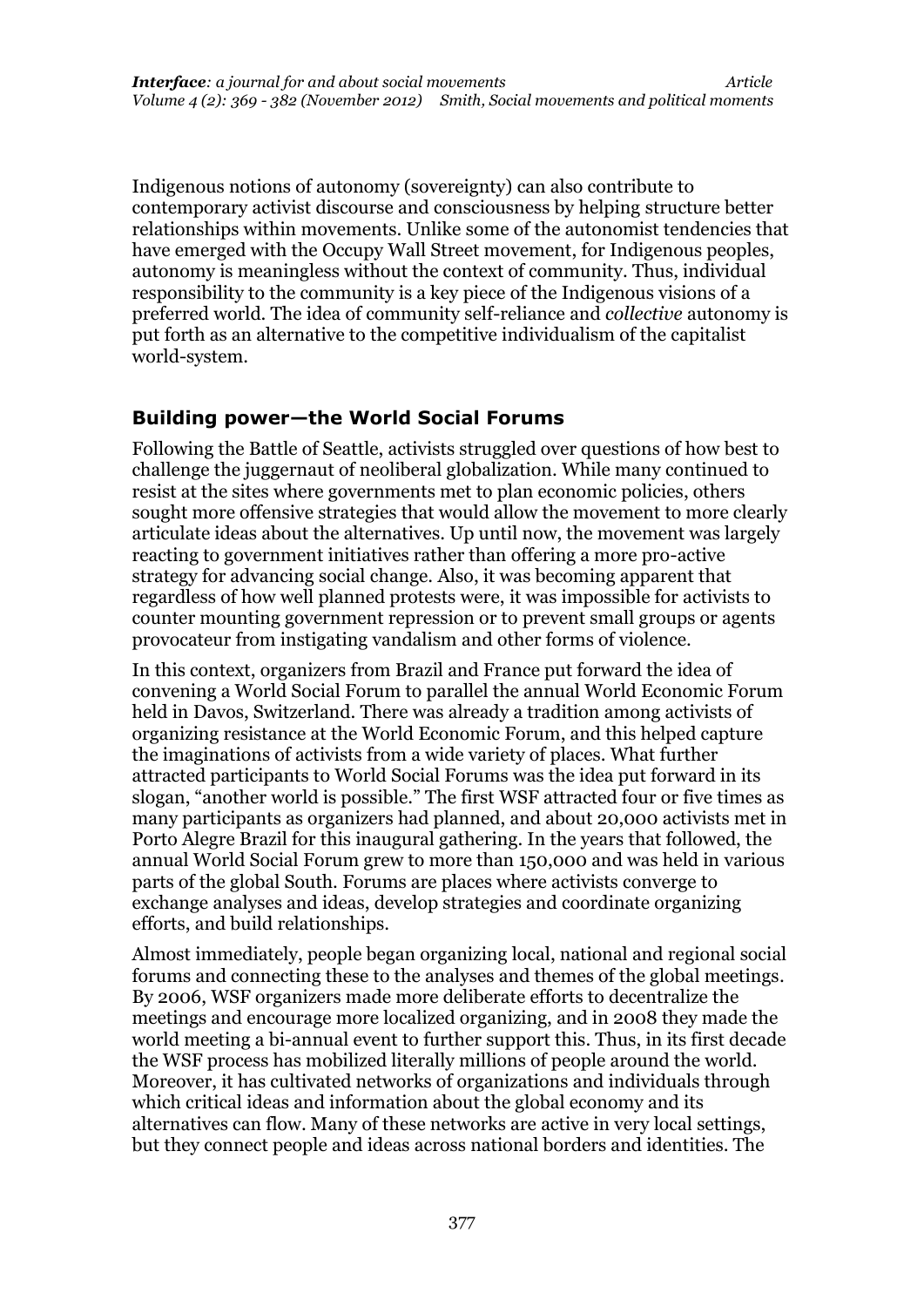WSF Charter of Principles helps unite these diverse groups around a shared aim of resisting neoliberal globalization.

This proliferation of spaces of social forums and the fact that they are connected across time and place through networks and online communications is what is referred to by the notion of the WSF *process*. The WSF has survived in part because it refuses to become a platform for action, and has sought to remain an open space for the building of networks and ideas about how to make another world possible. Within these open spaces, however, activists and groups do plan and coordinate mass actions. For instance, the WSF process contributed to large-scale global protests such as the massive anti-war protests of February, 2003 and the World March of Women (Dufour and Giraud 2007). In addition each forum's Assembly of Social Movements generates numerous calls for "global days of action" to draw attention to and concentrate activist energies on particular themes. Nevertheless, emphasis on the idea of Forums are primarily open spaces has helped generate an unusual amount of *reflexivity* among participants, which has enabled it to change in response to criticism. In its attempts to t has also helped cultivate a diversity of leadership from groups outside those of relative privilege.

The WSF process (or something based on it) can help connect the new mobilizations of the current moment with movements past by providing a space or format for the convergence of networks and activists that can help articulate and crystallize the idea of an emancipatory political project. Because it reflects the collective wisdom of previous moments of mobilization along with a history of learning and experimentation enhanced by an ongoing process of reflection and transnational dialogue, it is a valuable resource for today's movements and can help avoid the repetition of conflicts and mistakes of the past.

The WSF's significance is that it helps bring together other streams of movement in a space that both encourages the search for alternatives to economic globalization and builds resistance to economic globalization. Thus, it draws in and complements the other streams of protest while helping activists gain greater awareness of one another and build collective power. An important part of the WSFs has been its encouraging of critical exploration of how the inequities of the global economic order are reproduced in social movements themselves. Activists in the WSFs have pointed to the ways earlier movements reproduced gender, class, racial, and other hierarchies and exclusions. They have been explicit in their intention to resist this tendency in their ranks, even if they have not always been successful. 7

An especially important innovation that can challenge the many hierarchies and exclusions endemic to capitalist society is the US Social Forum's practice of *intentionality*, which has deliberately brought to the fore leadership from among those groups most harmed by economic globalization (Karides et al.

<sup>7</sup> Frequent protests against WSF leadership such as the protests against the VIP lounge in 2001 and the Mumbai Resistance in 2004 have resulted in new sensitivities and practices in the WSF process (see Smith and Karides et al. 2007).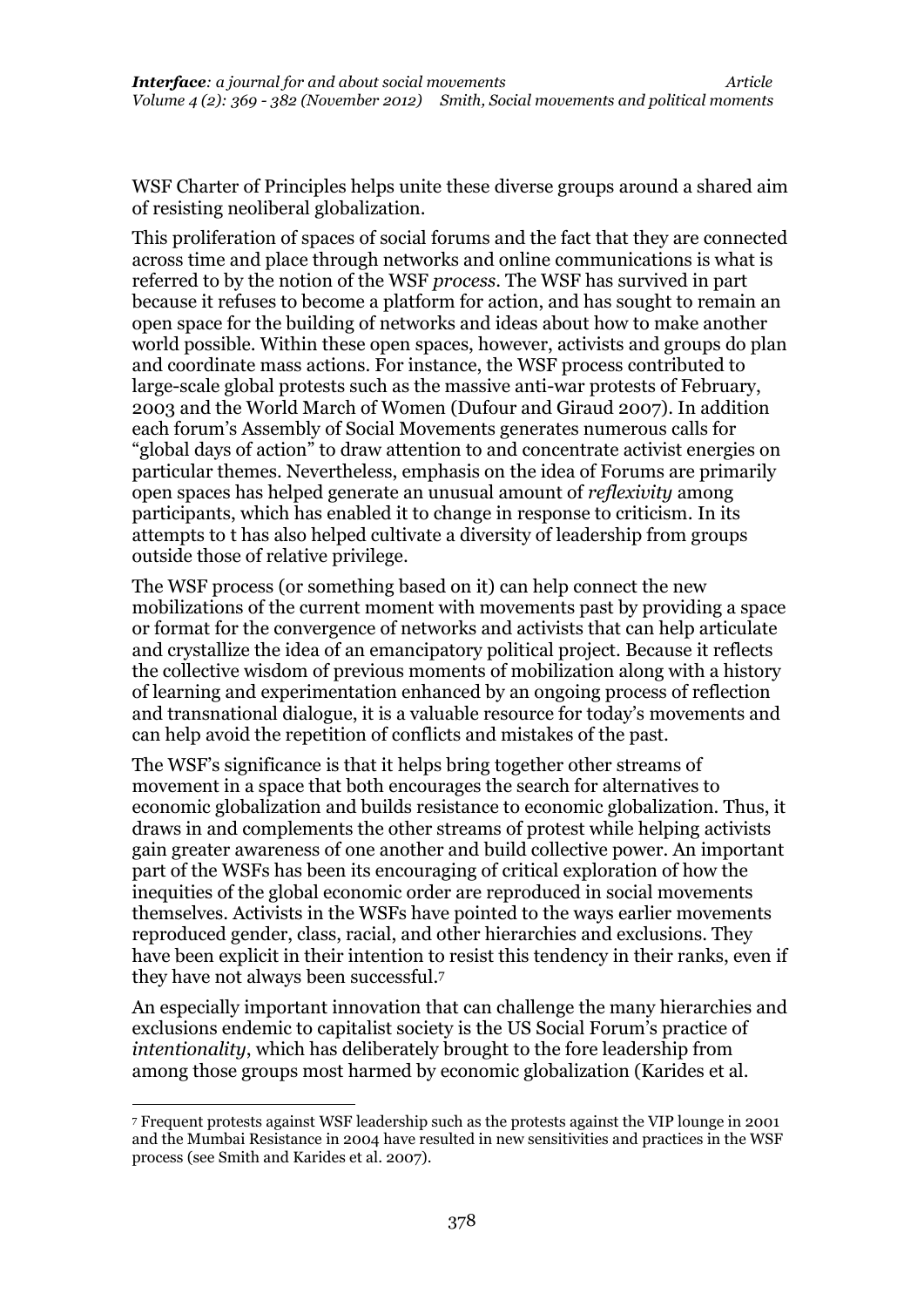2010; Juris 2008; USSF 2012). Again, while the efforts at intentionality do not always produce the desired reversals of privilege and hierarchy in the movement, it is clear that the USSF has made important advances in making women, people of color, poor people, Indigenous, gender non-conforming, and other marginalized and excluded groups more central in the planning and agenda-setting of the forums.

The Occupy Wall Street movement has at its origins the idea that people must come together to resist corporate influence and the effects of globalized capitalism in their local settings. The emergence of the OWS protests has created opportunities for building new alliances and identities at the local level. But we must look beyond the local to find tools for advancing the project of building alliances that can challenge the larger structures targeted by OWS. Occupy activists can learn from the World Social Forum experiences ways to build relationships in our movement that don't replicate the inequalities of race, class, and gender against which we are struggling. Indeed, many activists who have been part of the WSF process are bringing these lessons directly into their local work with OWS networks (see USSF 2012). In addition to helping inform coalition work, the analysis of globalization advanced through the WSF's many years of organizing, meeting, and sharing experiences across diverse communities and regions of the world can bring many insights to local Occupy activists' discussions about what sort of world we want to advance, and how.

# **Conclusion**

Movements of the recent past and from around the world offer important insights for those involved in the Occupy Wall Street movement. First, movements resisting globalized capitalism should consider themselves as engaged in a political project of building unity and power among those requiring alternatives to the capitalist model of economic and social life. The WSF process has shown that a unified vision of what sort of world is preferred is less important than a shared understanding of the key principles that should guide relationships among people and between people and the earth. This shared identification with core values can build power among "the 99%."

OWS and other activists have become more aware that what is needed is *global*level change in the economic, political, and cultural system that structures our entire society. This requires a multifaceted but intentional effort to encourage struggle on many fronts. There must be work to roll back the policies and practices that undermine people's ability to live dignified lives both now and in future generations. But in addition to that, we need to put forward alternative visions that can capture people's imaginations and give them a sense that another world is indeed possible. *And* we need to work systematically to build unity and power among a very diverse population who are or will increasingly be the losers if the current model of economic globalization continues.

This work requires a humility and mindfulness that is reflected in the wisdom of many Indigenous peoples, expressed in the Zapatistas' call for "walking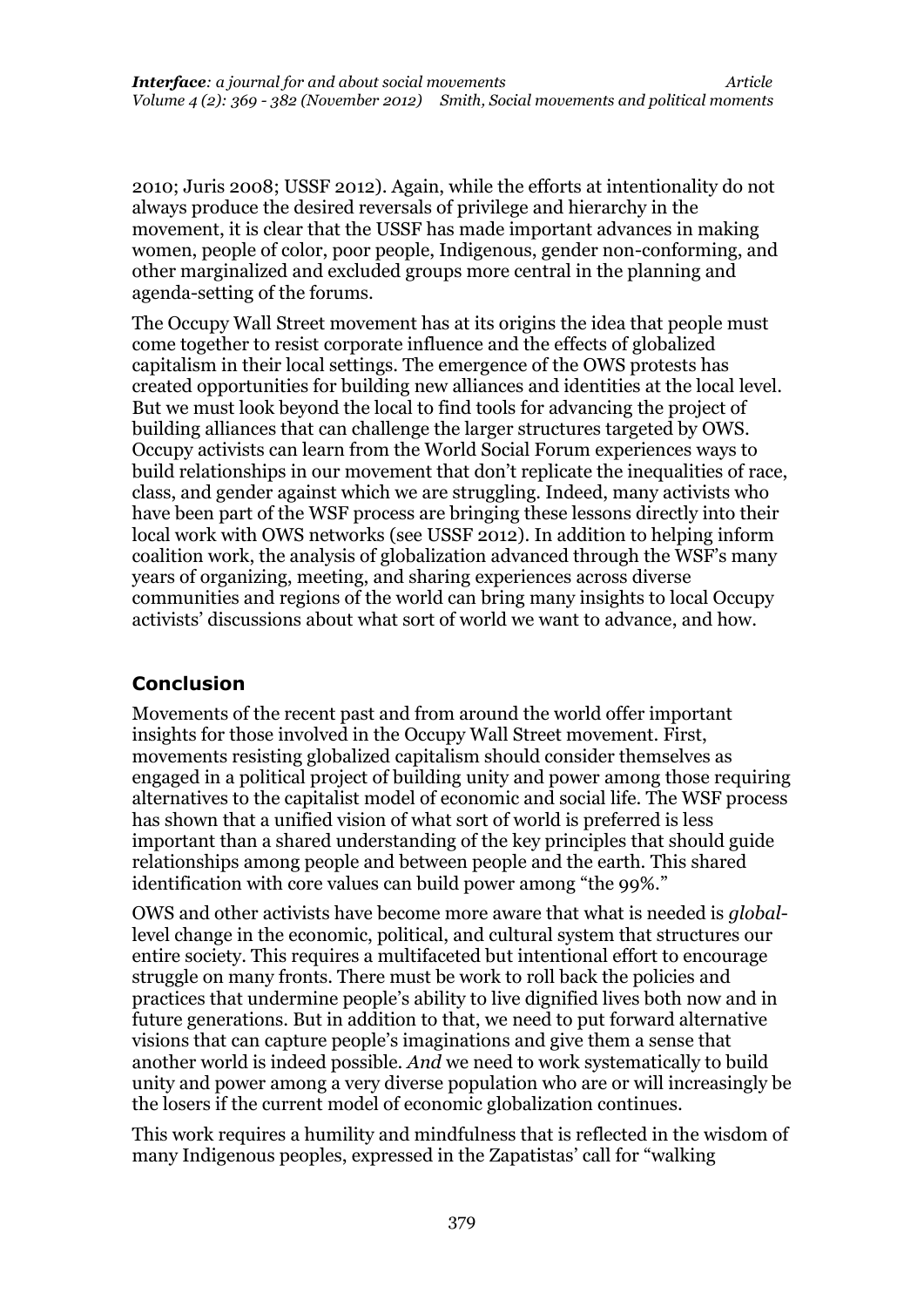questioning." We are building new kinds of relationships, new ways of doing politics, and a new culture, and we must remain open to possibilities and ideas we had not anticipated. We need to move outside our comfort zones and adapt our organizing styles as we learn from each other. We need to develop more active listening styles so that we are able to learn and adapt (see Doerr 2012). The consensus process embraced by OWS groups and by many previous movements reflects this aim of learning from one another, of building a collective wisdom about how to move forward together (see Polletta 2002; Smith and Glidden 2012).

I think a key lesson from the WSF process is that our effort to oppose dominant structures must be seen as secondary to the work of movement-building. For too long the reverse has been true, and building relationships in the movement was subordinated to the task of challenging those in power. How can we build unity among "the 99%" which is characterized by vast inequalities and differences? How can we build trust among groups that have long been pitted against one another by the forces of global capitalism? How can we restructure our relationships to base them on cooperation and solidarity rather than on competition, as is required by the capitalist world-system?

Defeating capitalism requires overturning its divisions and hierarchies. Thus, the key challenge for the Occupy movement right now is to focus much of its energy on the work of building alliances and trust among diverse segments of the 99%, even as it challenges power and builds alternatives. Clearly these are not mutually exclusive tasks, but without conscious attention to the former, the latter will be far more difficult to achieve. We must learn to come together in new ways in order to engage in the work of rolling back and building alternatives to globalized capitalism. All three of these tasks are interdependent and all are essential for our alternative political project to succeed. Fortunately, there are seasoned activists in the ranks as well as important stories from movements past that can provide lessons, warnings, and inspiration for the work ahead.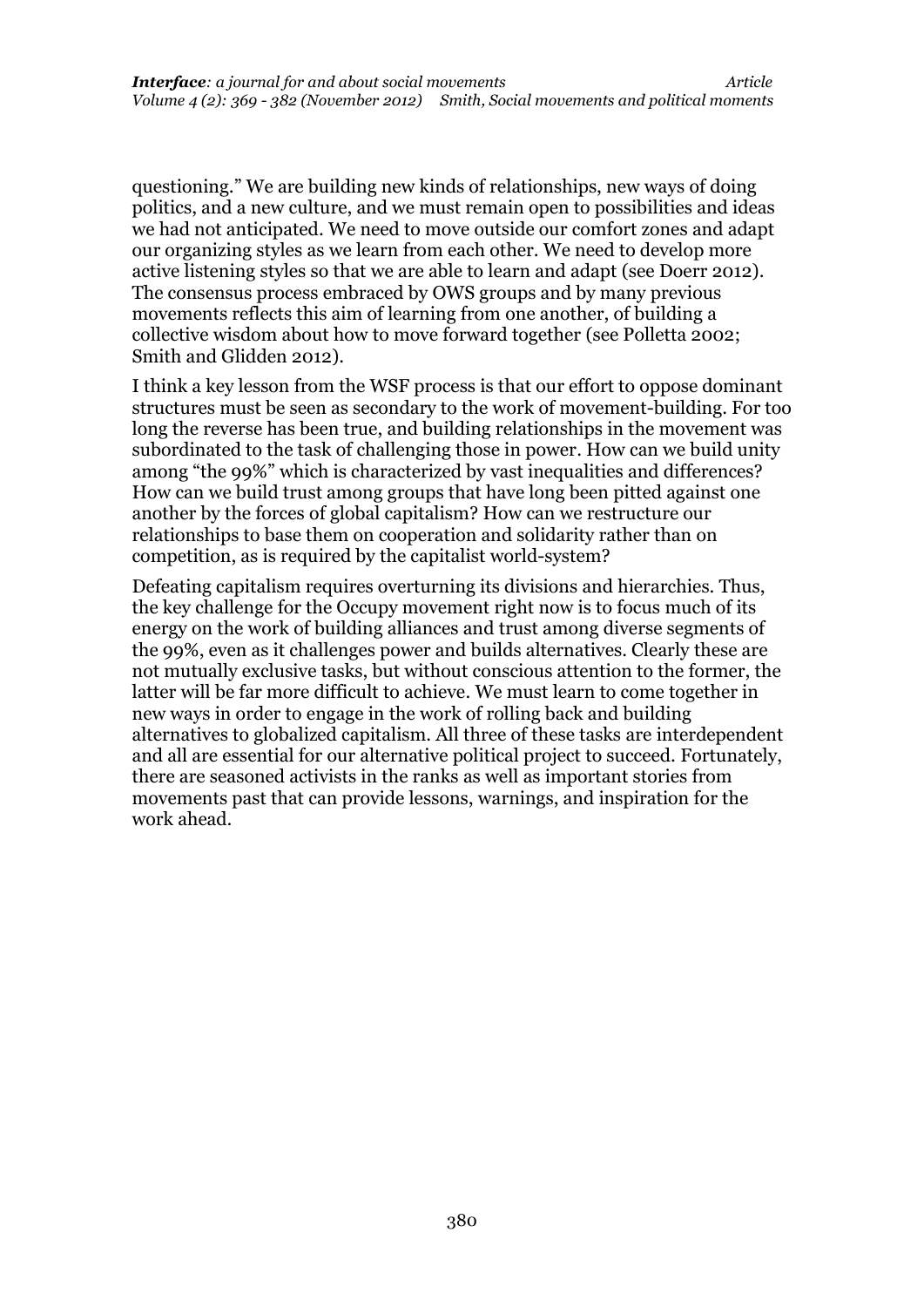#### **References**

Alvarez, Sonia E. 1999. "The Latin American Feminist NGO 'Boom'." *International Feminist Journal of Politics* 1:181-209.

Bello, Walden. 2003. *Deglobalization: New Ideas for Running the World Economy*: Zed Books.

Broad, Robin and Zahara Hecksher. 2003. "Before Seattle: the Historical Roots of the Current Movement against Corporate-led Globalisation." *Third World Quarterly* 24:713-728.

Colatrella, Steven. 2011. "In Our Hands is Placed a Power, Austerity and the Political Crisis of Global Governance." *Socialism and Democracy* 25:82-106.

Dufour, Pascale and Isabelle Giraud. 2007. "The Continuity of Transnational Solidarities in the World March for Women, 2000 and 2005: A Collective Identity-Building Approach." *Mobilization* 12:307-322.

Friedman, Elisabeth Jay, Ann Marie Clark, and Kathryn Hochstetler. 2005. *Sovereignty, Democracy, and Global Civil Society: State-Society Relations at the UN World Conferences*. New York: State University of New York Press.

Harvey, David. 2005. *A Brief History of Neoliberalism*. New York: Oxford University Press.

Juris, Jeffrey. 2008. "Spaces of Intentionality: Race, Class and Horizontality at the United States Social Forum." *Mobilization* 13:353-372.

Karides, Marina, Walda Katz-Fishman, Rose M. Brewer, Jerome Scott, and Alice Lovelace, Ed(s). 2010. *The United States Social Forum: Perspectives of a Movement*. Chicago: Changemaker Publications.

Markoff, John. 1999. "Globalization and the Future of Democracy." *Journal of World-Systems Research http://csf.colorado.edu/wsystems/jwsr.html* 5:242- 262.

McMichael, Philip. 2006. *Development and Social Change: A Global Perspective, Fourth edition*. Thousand Oaks, Calif.: Pine Forge.

Pleyers, Geoffrey. 2011. *Alter-Globalization: Becoming Actors in the Global Age*. Malden, MA: Polity Press.

Polletta, Francesca. 2002. *Freedom is an Endless Meeting*. Chicago: University of Chicago Press.

Robinson, William. 2004. *A Theory of Global Capitalism*. Baltimore, Md.: Johns Hopkins University Press.

Sklair, Leslie. 2001. *The Transnational Capitalist Class*. Cambridge: Blackwell.

Smith, Jackie. 2008. *Social Movements for Global Democracy*. Baltimore, Md.: Johns Hopkins University Press.

Smith, Jackie and Bob Glidden. 2012. "Occupy Pittsburgh and the Challenges of Participatory Democracy" *Social Movement Studies* 11(3)xxx-xxx.